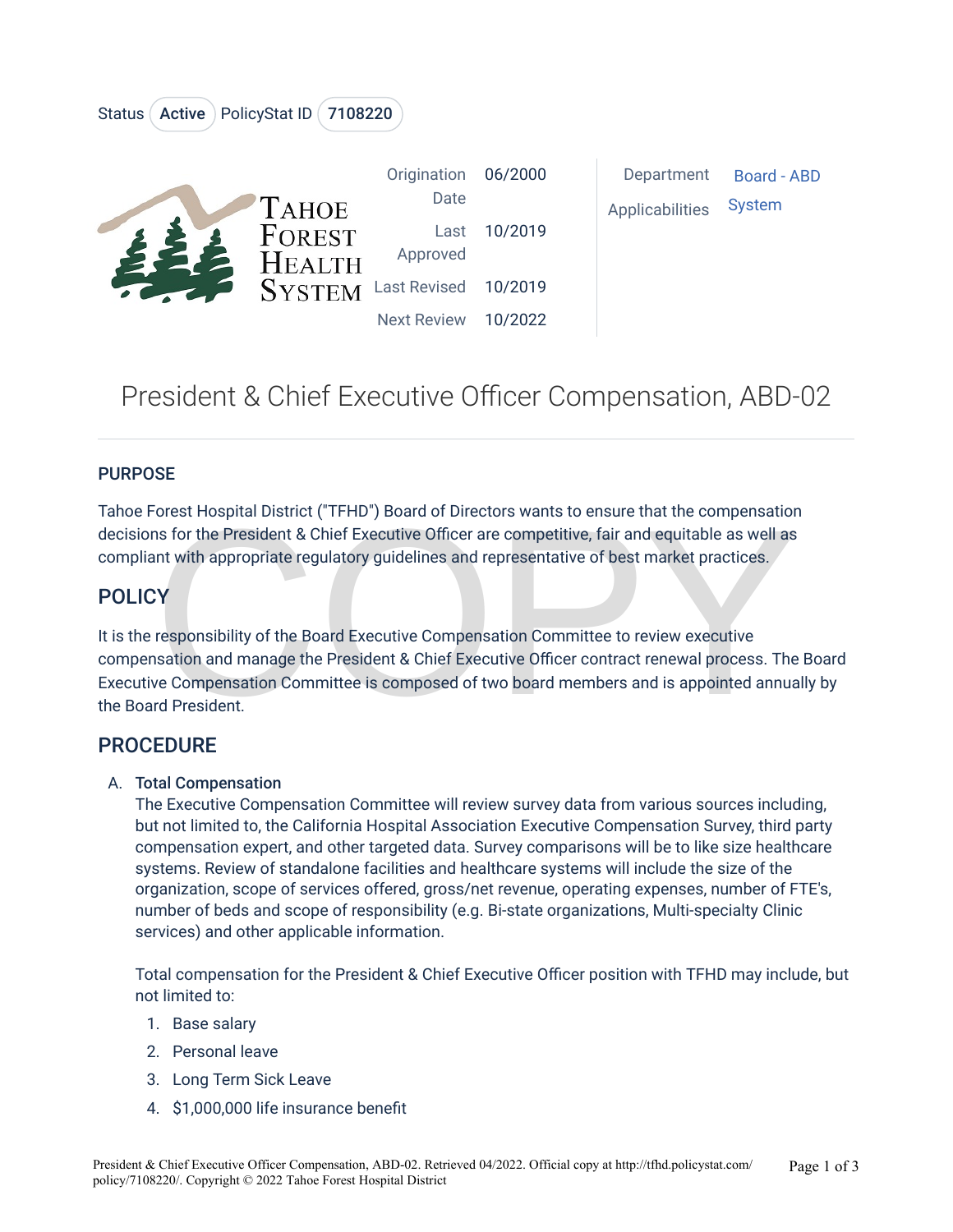- 5. Automobile allowance
- 6. Housing assistance
- 7. Health, dental and vision insurance
- 8. Long Term Disability policy
- 9. Participation in Money Purchase Pension Plan
- 10. Employer match into 457 Deferred Compensation Plan
- 11. Discretionary deferred compensation
- 12. Incentive Compensation Plan
- 13. Severance agreement

#### B. Target

The 50th percentile of current pay practices will be targeted to establish base compensation. "At Risk" compensation and other rewards will be targeted at above industry standards to offset base pay at the 50th percentile. It is our intention to provide total compensation comparable to industry standards with a focus on mountain community healthcare systems. Due to the housing market forces in our area, additional housing related benefits may be included in a total compensation package. These benefits may be more generous than industry standards due to local market and housing conditions.

using conditions.<br>
E Board maintains the discretion to pay base compensation in excess of the 50th percent<br>
sed on other factors such as experience and results and to pay total compensation up to t<br>
Oth percentile based on The Board maintains the discretion to pay base compensation in excess of the 50th percentile based on other factors such as experience and results and to pay total compensation up to the 100th percentile based on extraordinary results.

#### C. Other factors

Other factors such as competitive market forces, each individual's job responsibilities are also considered in TFHD compensation and benefit decisions. These may include:

- 1. Organizational complexity (the number and variety of services and/or organizational units).
- 2. Current and future management challenges (such as bankruptcies, major financing, construction projects, consolidations, increased competition, etc.).
- 3. The availability or lack of availability of staff experts.
- 4. The depth and breadth of the executive's knowledge and experience.
- 5. The rate of organizational growth.
- 6. The executive's value in the labor market as reflected, in part, by his salary history elsewhere.
- 7. The hospital's prior success in recruiting and retaining competent executive personnel.
- 8. Fees charged for comparable services by recognized hospital management companies.
- D. Incentive Compensation
	- 1. The Executive Compensation Committee will meet no later than April 30 each year to develop the President & CEO's Incentive Compensation metrics for the next fiscal year. The Board of Directors will approve the metrics prior to the start of the fiscal year.
	- 2. The Board of Directors will meet after the audited financial statements have been presented and no later than November 30 to determine the payout of the previous fiscal year Incentive Compensation award.